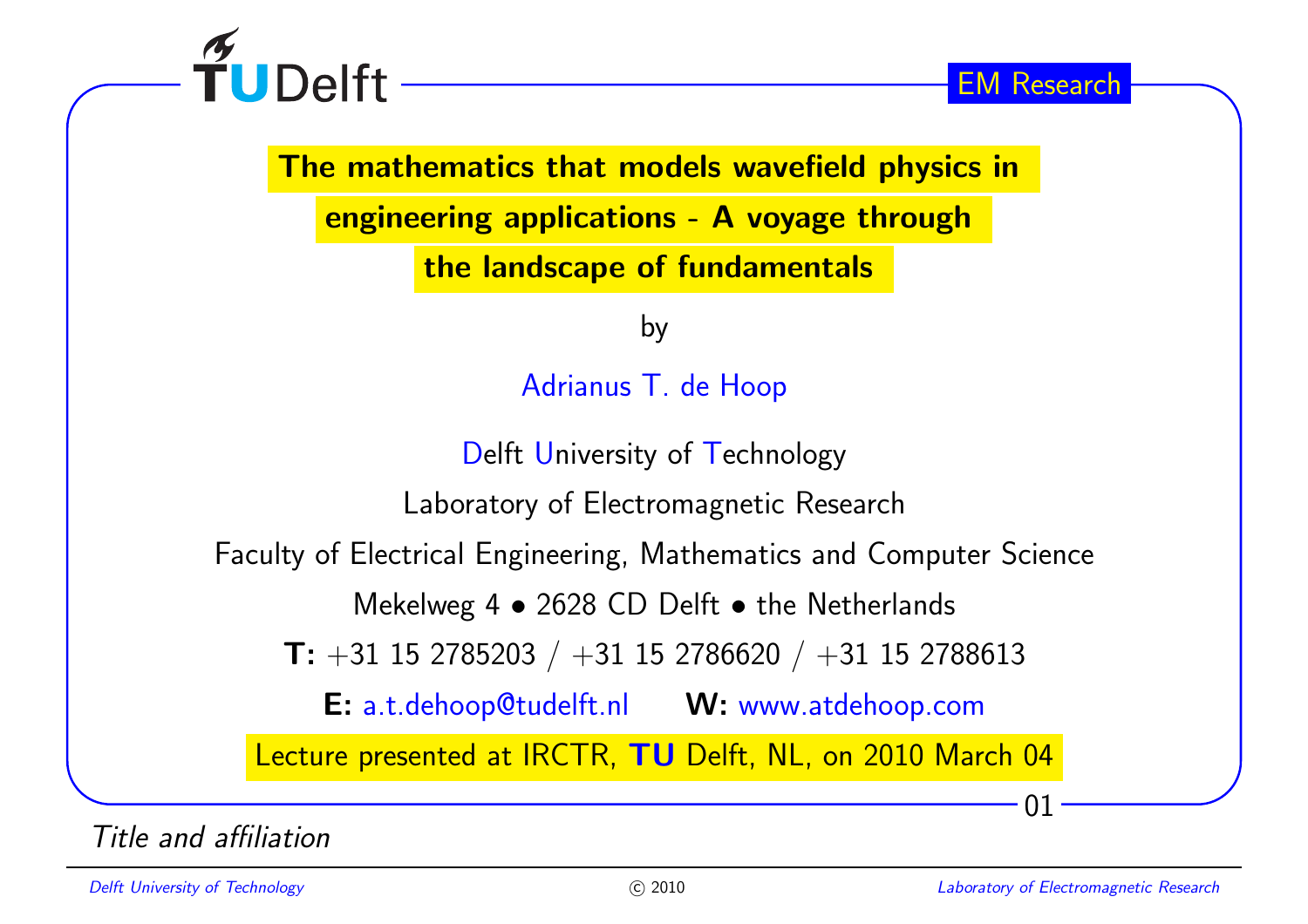

## Synopsis:

- ∙ System of wavefield equations in canonical form
- ∙ Field compatibility relations
- $\bullet$  Constitutive relations in media with relaxation (absorption  $+$  dispersion)
- ∙ Spatial interface boundary conditions
- ∙ The initial-value problem and the time Laplace transformation (causality)
- ∙ Computational wavefield discretization
- $\bullet$  The space-time integrated field equations  $+$  computational properties
- ∙ The 3D Perfectly Matched Embedding
- ∙ <sup>A</sup> simple application and benchmark problem

**Synopsis**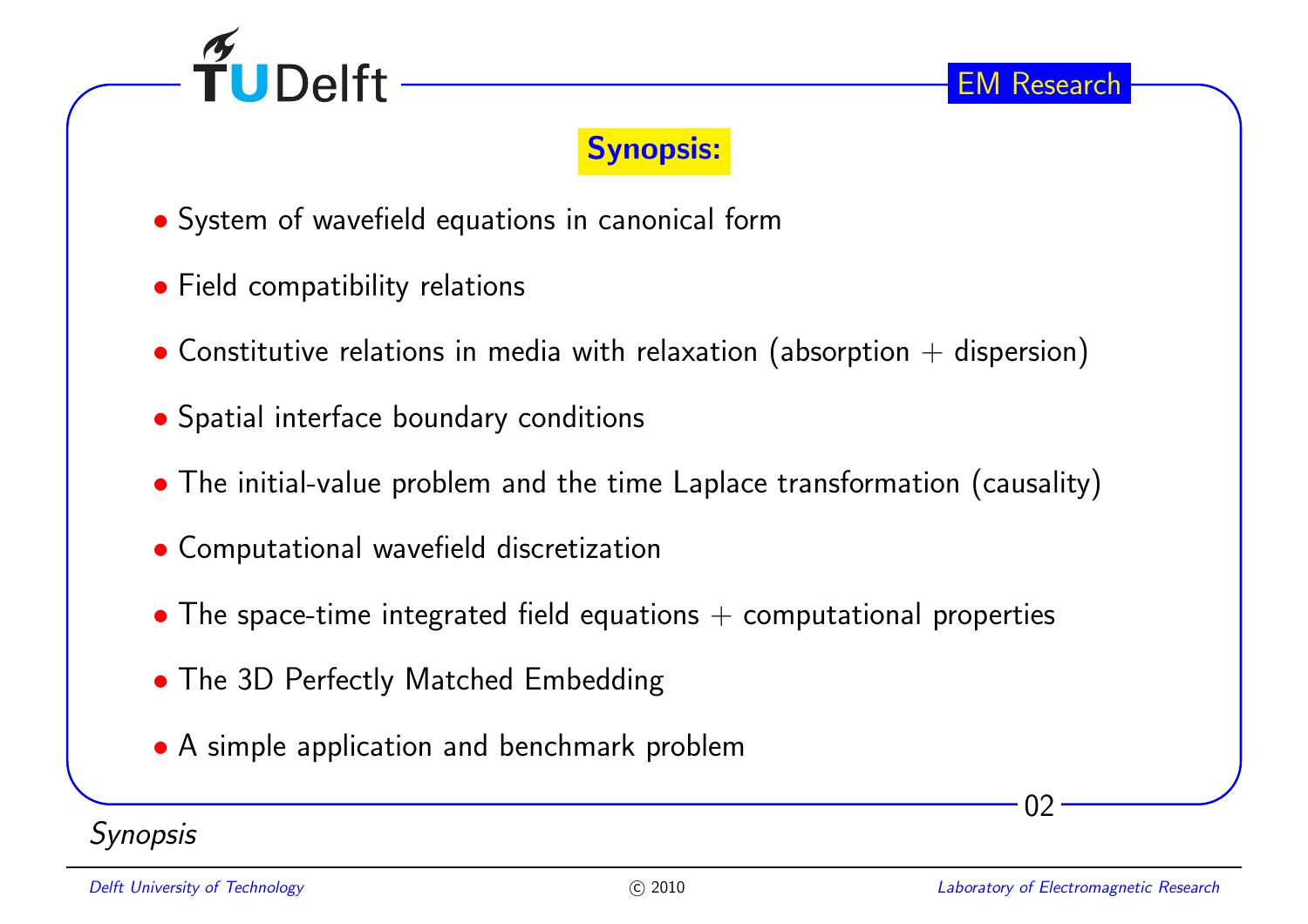

#### An intimate triangle



Mathematics, (Wavefield) Physics, Engineering: An intimate triangle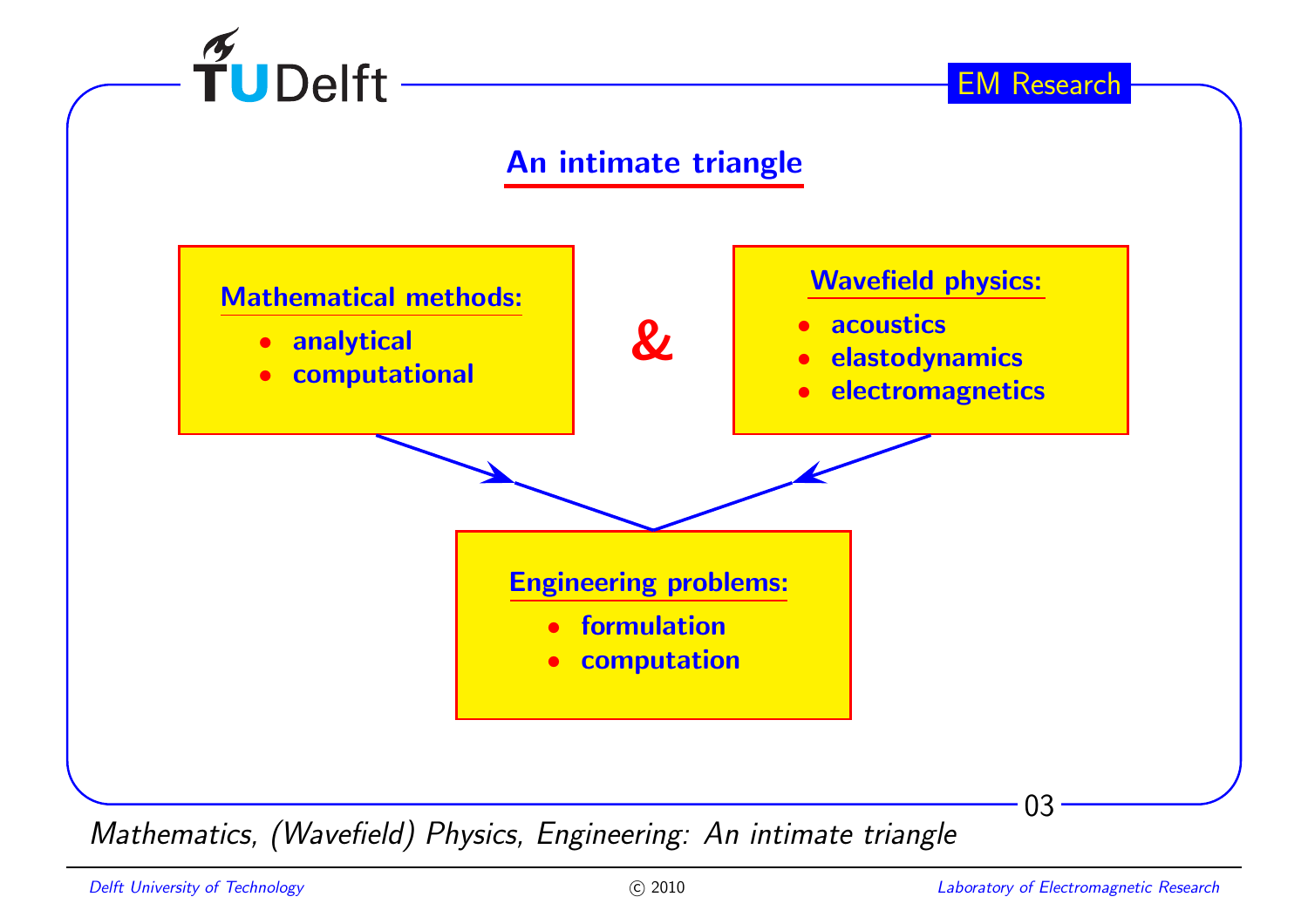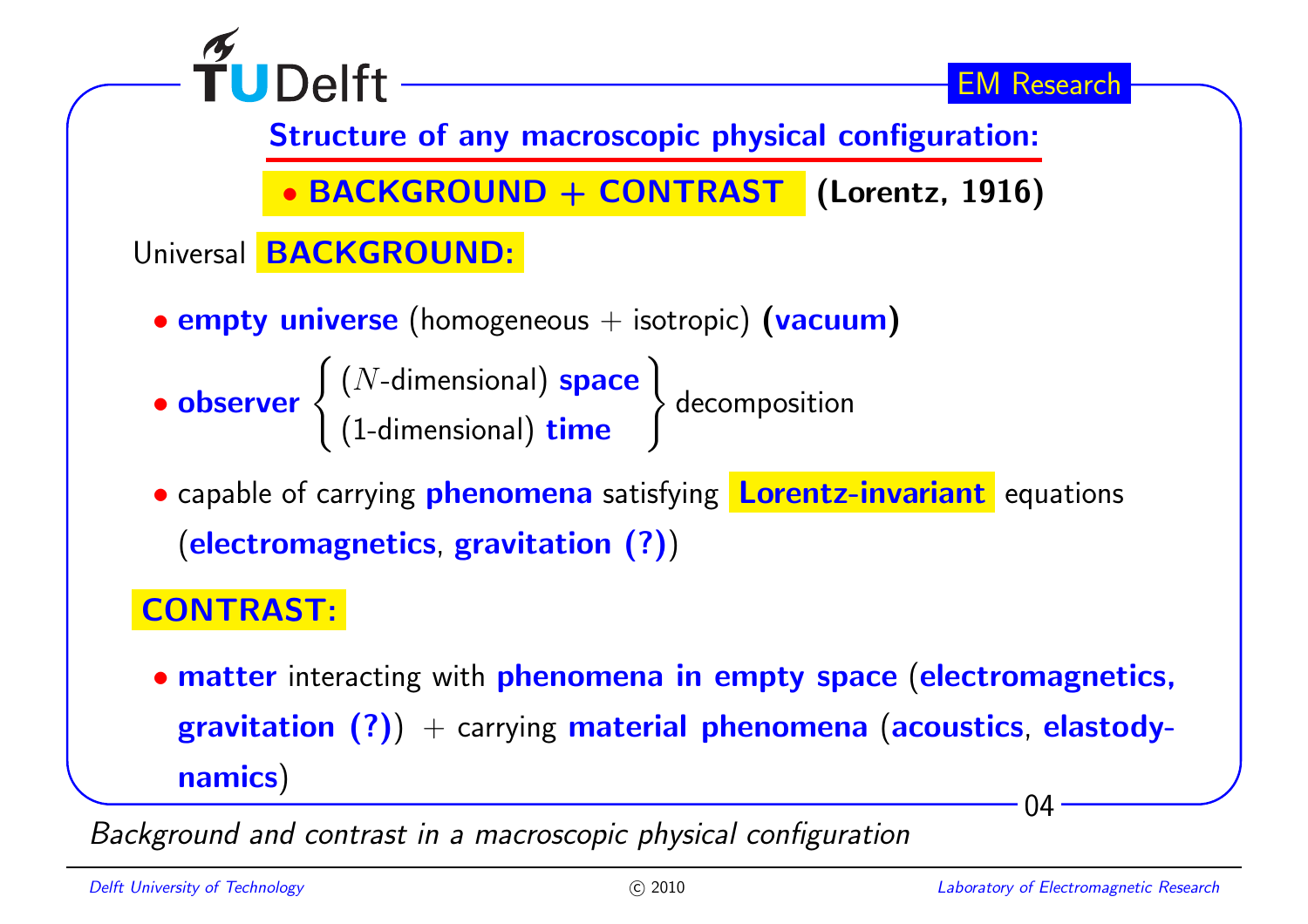

Each (macroscopic) FIELD is represented by: FOUR FIELD QUANTITIES (FLDQ's):

- ∙ {intensive FLDQ 1, intensive FLDQ <sup>2</sup>}
- ∙ {extensive FLDQ <sup>1</sup>, extensive FLDQ <sup>2</sup>}

# PROPERTIES:

- ∙ (intensive FLDQ 1) \* (intensive FLDQ 2) <sup>=</sup>
	- ∙ area density of power flow
- ∙ (extensive FLDQ 1) \* (extensive FLDQ 2) <sup>=</sup>

∙volume density of flow of momentum

```
=⇒FLDQ = FLDQ(x, t)
```
with 
$$
x = \{x_1, \ldots, x_N\} \in \mathbb{R}^N
$$
 (space),  $t \in \mathbb{R}$  (time)

Intensive and extensive field quantities in space-time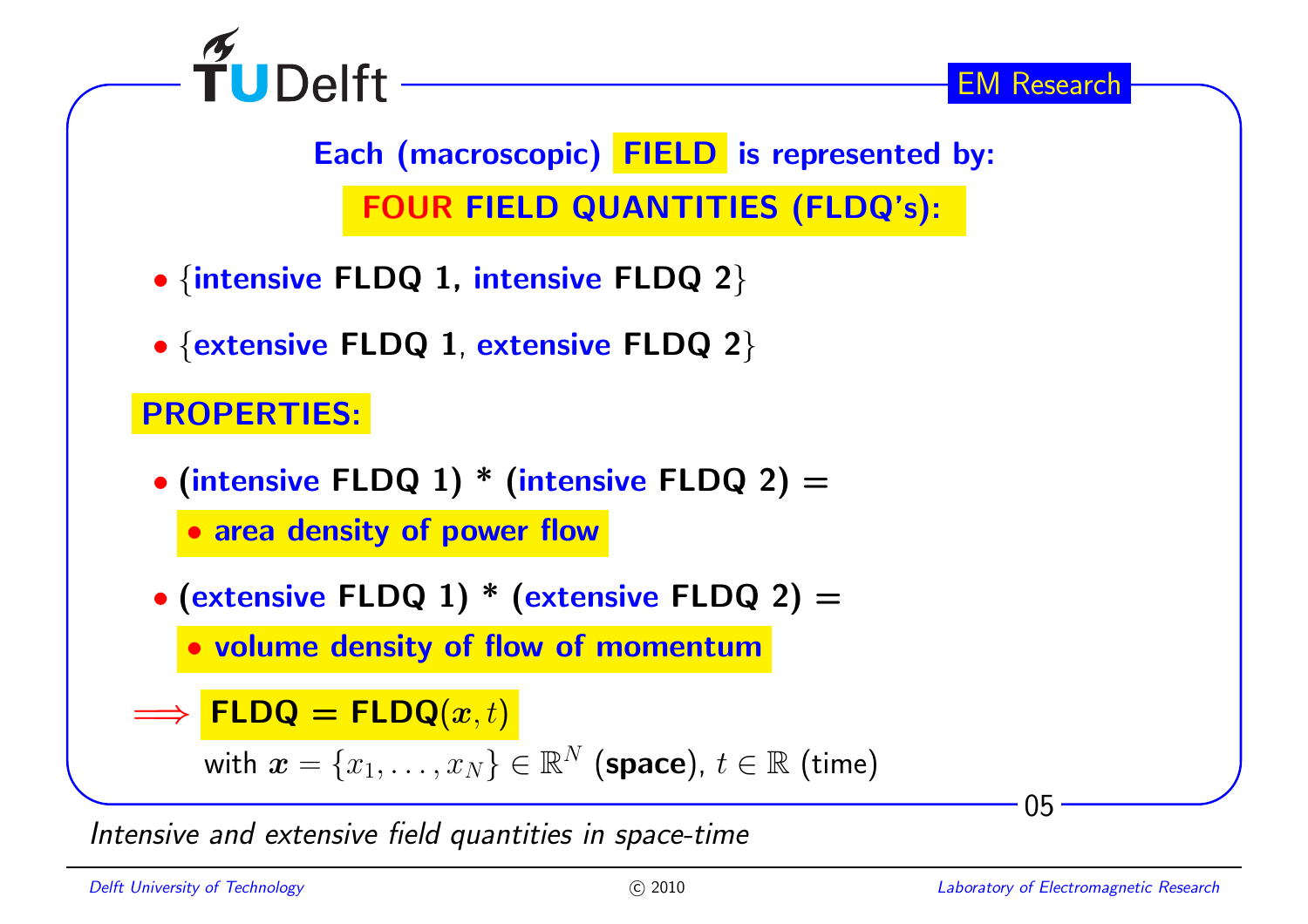

Field equations in canonical (tensor) form  $+$  compatibility relations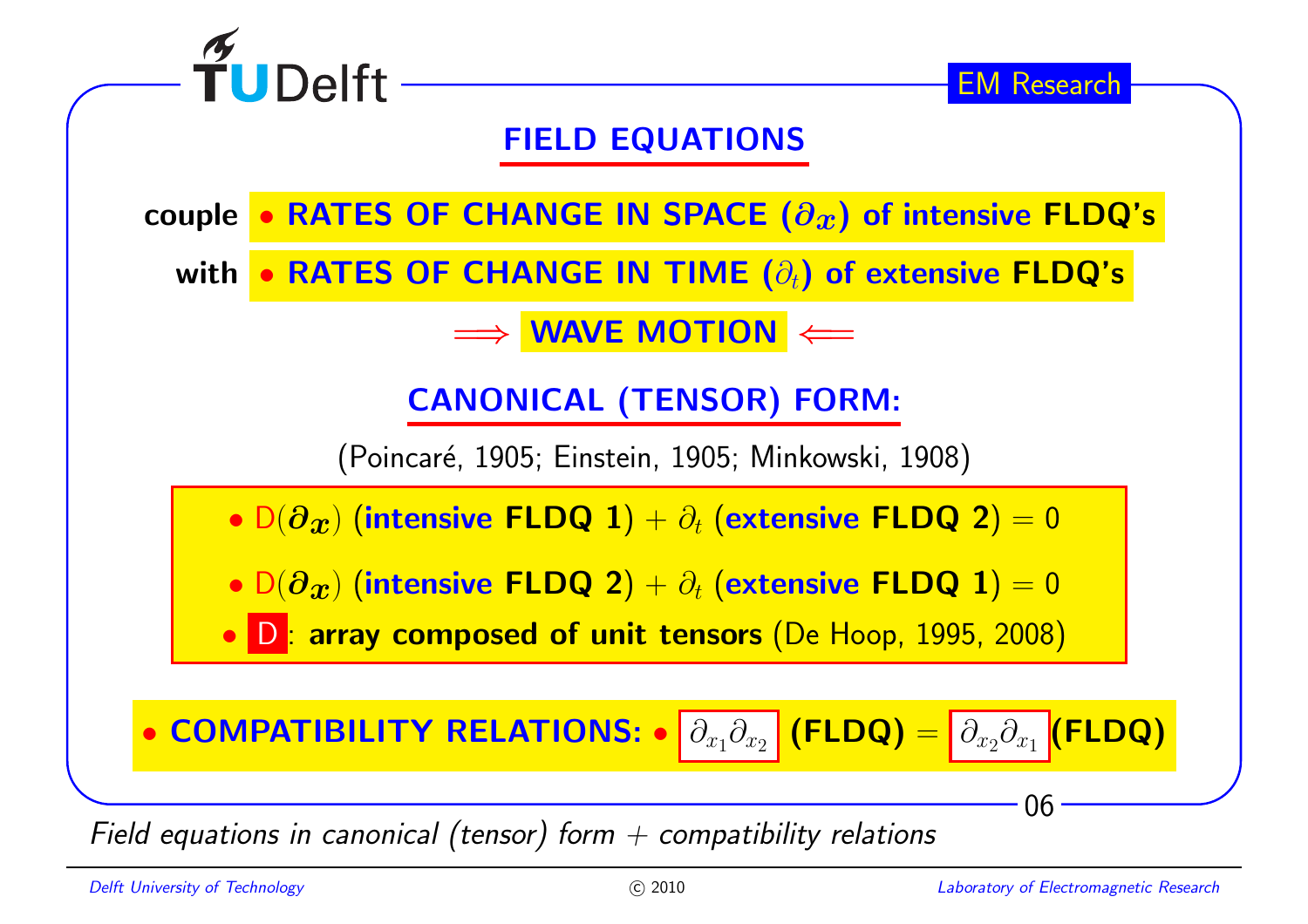![](_page_6_Picture_0.jpeg)

# CONSTITUTIVE RELATIONS:

∙ extensive FLDQ <sup>=</sup> CONSTITUTIVE OPERATOR (intensive FLDQ)

# CONSTITUTIVE OPERATOR:

- ∙ linear
- local <del>=⇒ SPATIAL DISPERSION</del> (<del>= > infinite wavespeed</del>)
- ∙ time-invariant
- $\bullet$  active (field-independent) part ( $=$  external sources)  $+$  $\mathsf{passive}\;(\mathsf{field}\text{-}\mathsf{dependent})$  part  $(=\mathsf{medium}\; \mathsf{response})$
- medium response = instantaneous response +

 $\bm{(Boltzmann)}$  relaxation  $($ absorption  $+$  dispersion $)$ 

Constitutive relations in media with relaxation (absorption  $+$  dispersion)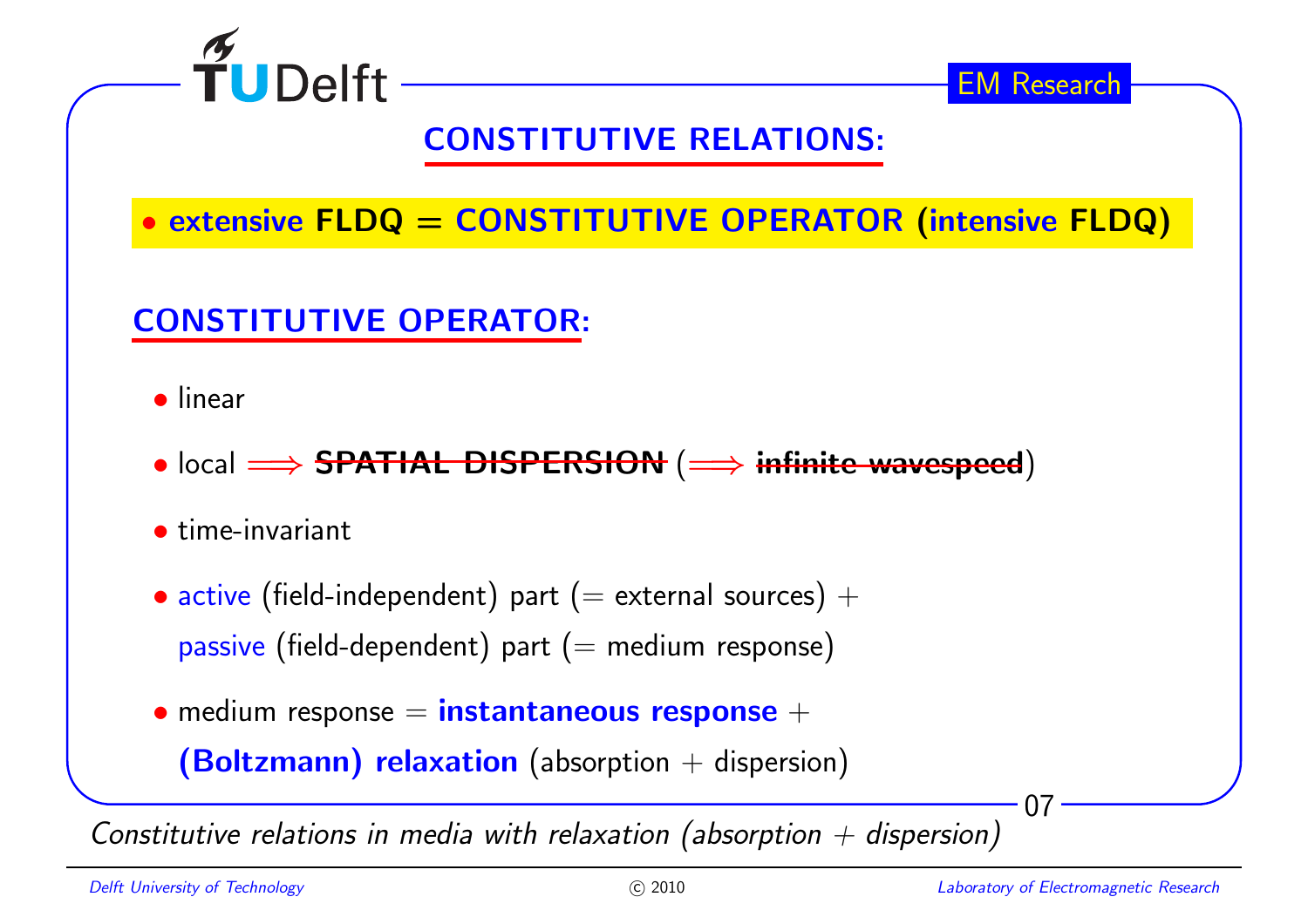![](_page_7_Figure_0.jpeg)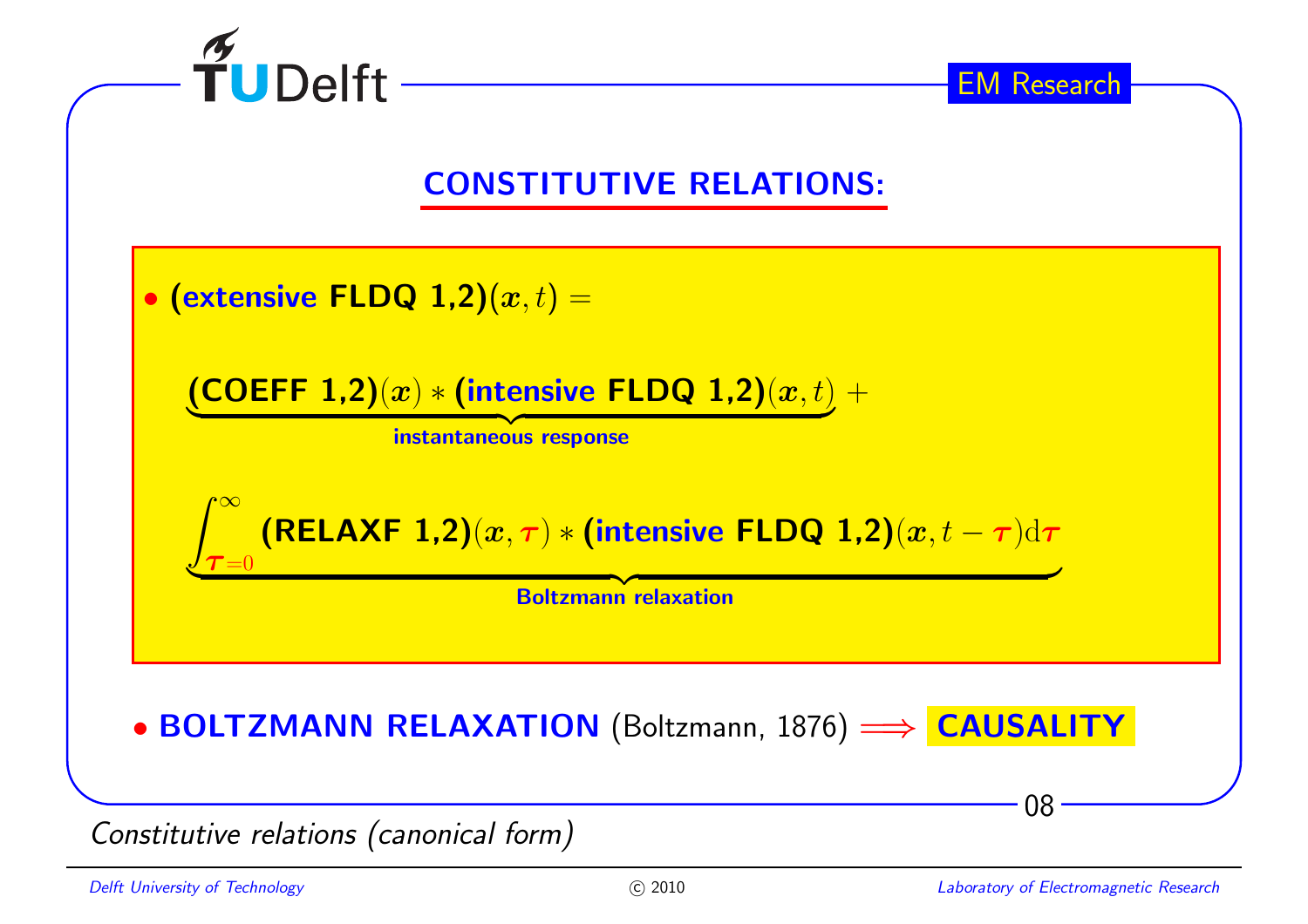![](_page_8_Figure_0.jpeg)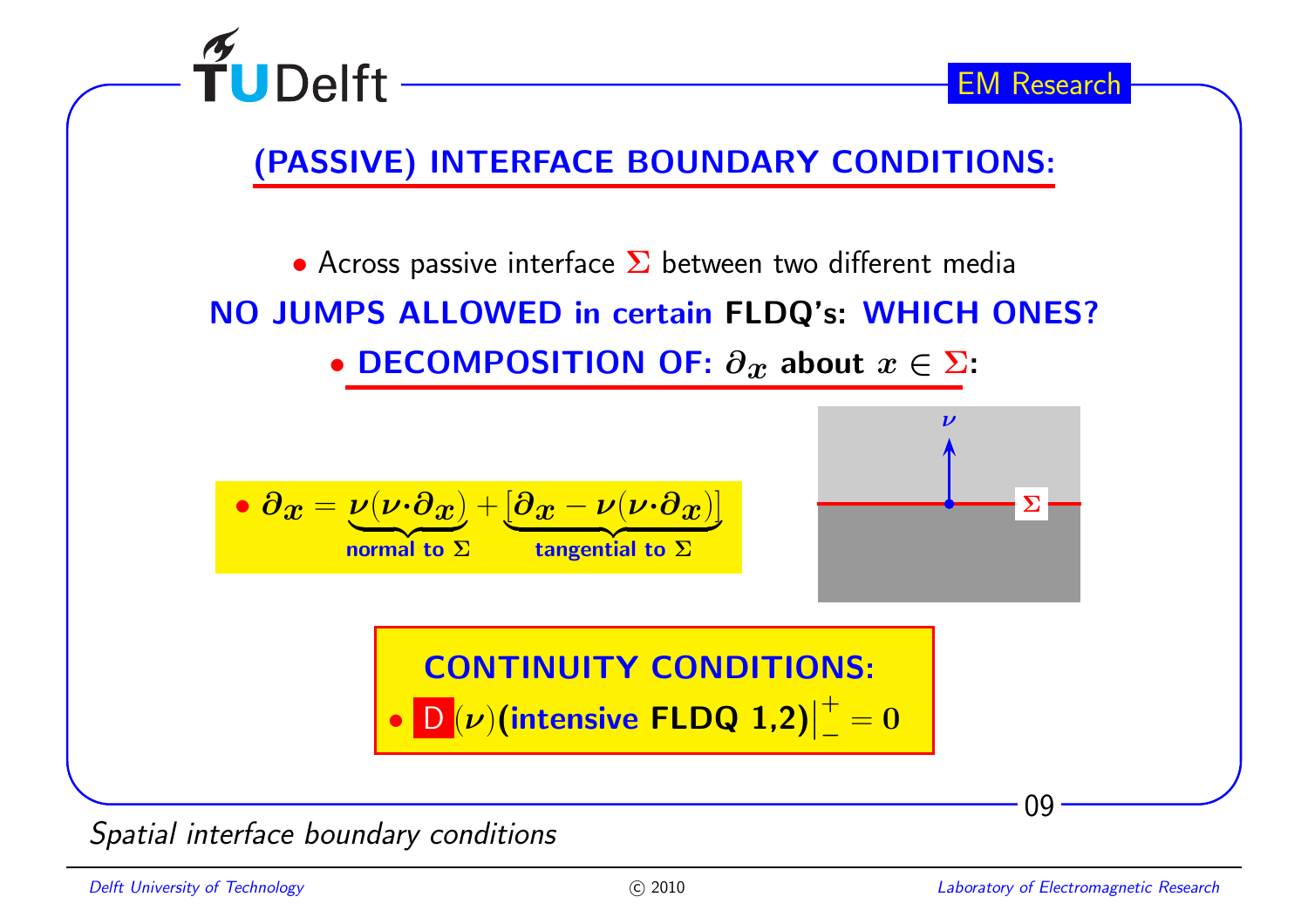![](_page_9_Figure_0.jpeg)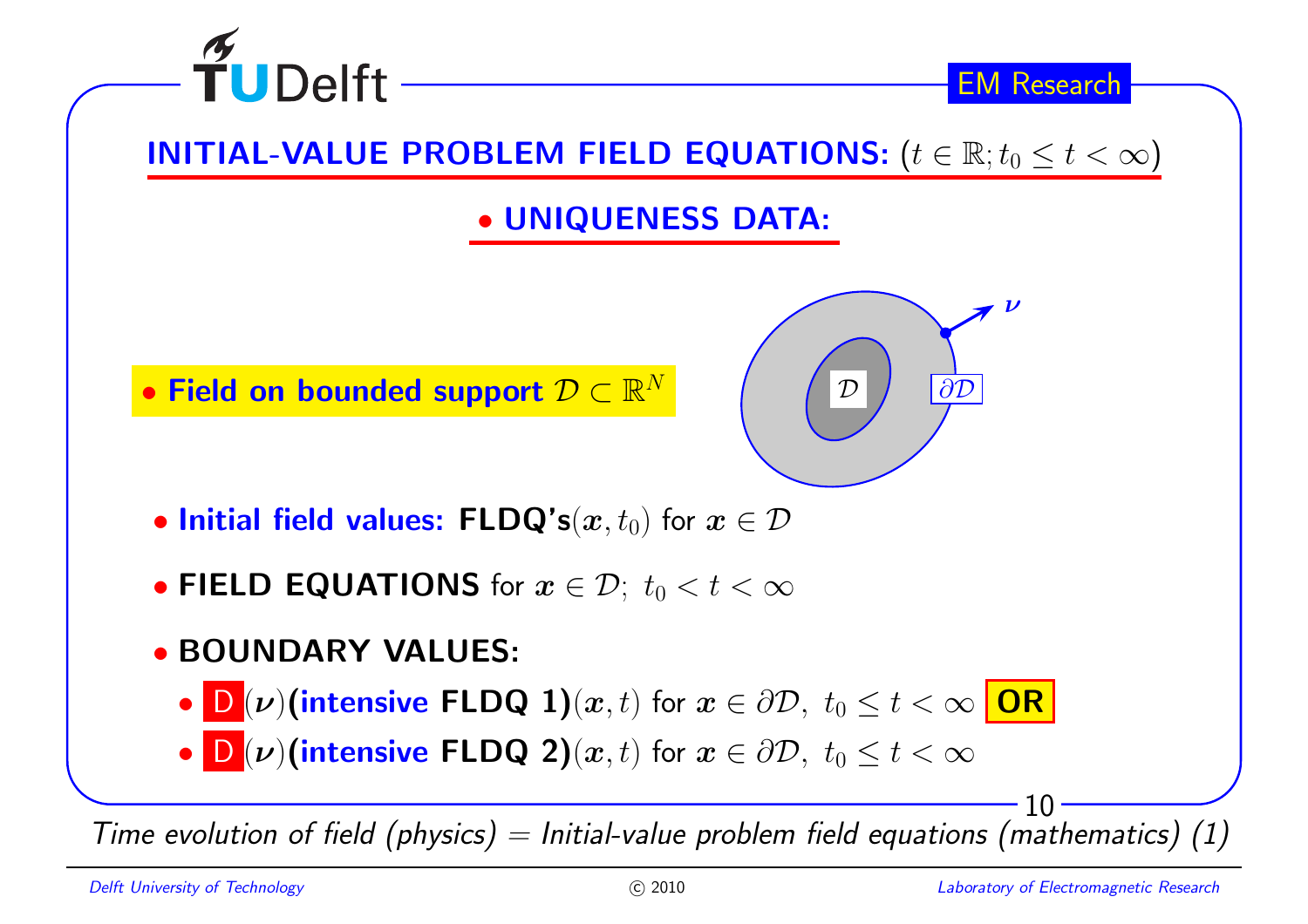![](_page_10_Figure_0.jpeg)

Time evolution of field (physics)  $=$  Initial-value problem field equations (mathematics) (2)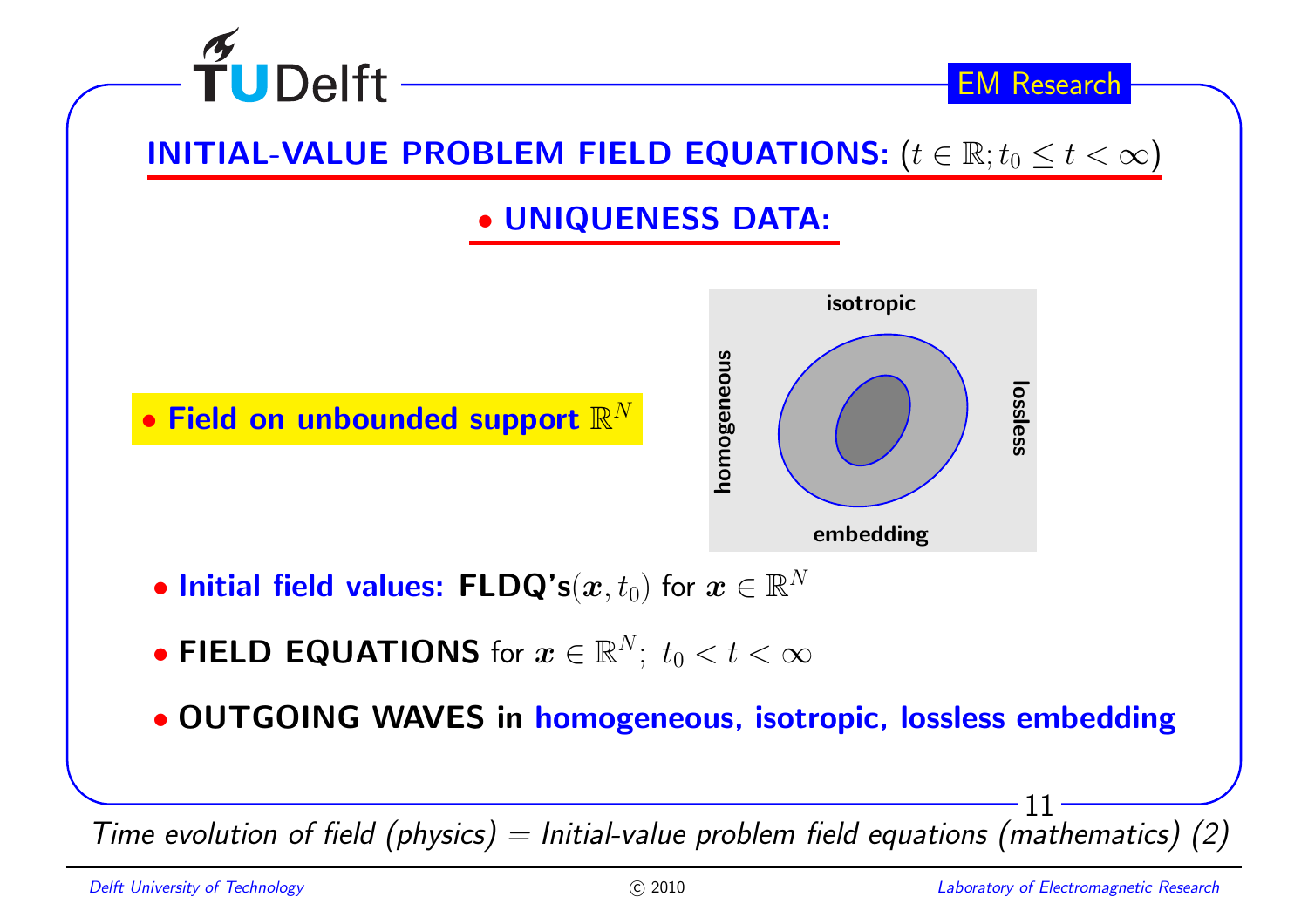![](_page_11_Picture_0.jpeg)

INITIAL-VALUE PROBLEM FIELD EQUATIONS:  $(t \in \mathbb{R}; t_0 \leq t < \infty)$ 

∙ MATHEMATICAL PROOF:

∙ Via shifted time Laplace transformation: (De Hoop, 2003, 2004)

From the evolution of field (physics) = 
$$
\begin{array}{rcl}\n\text{FLDQ}(x, s) & = & \int_{t=t_0}^{\infty} \exp(-st) \text{FLDQ}(x, t) \, dt \\
\text{for } s \in \mathbb{C}, \text{Re}(s) > 0 \\
\text{for } s \in \mathbb{C}, \text{Re}(s) > 0\n\end{array}
$$
\n

\nSince the evolution of field (physics) = Initial-value problem field equations (mathematics)

\n(3)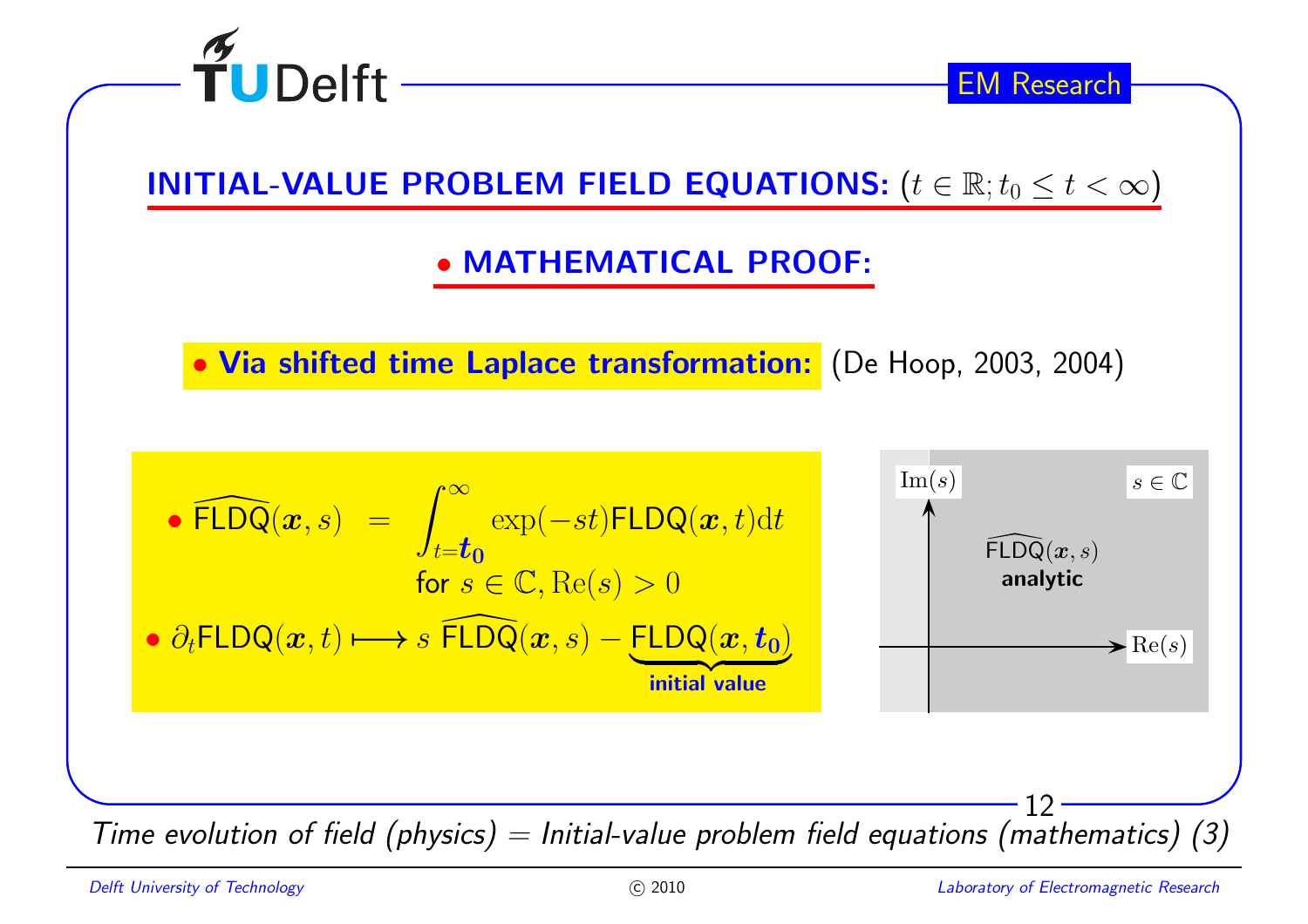![](_page_12_Figure_0.jpeg)

Inverse time Laplace transformation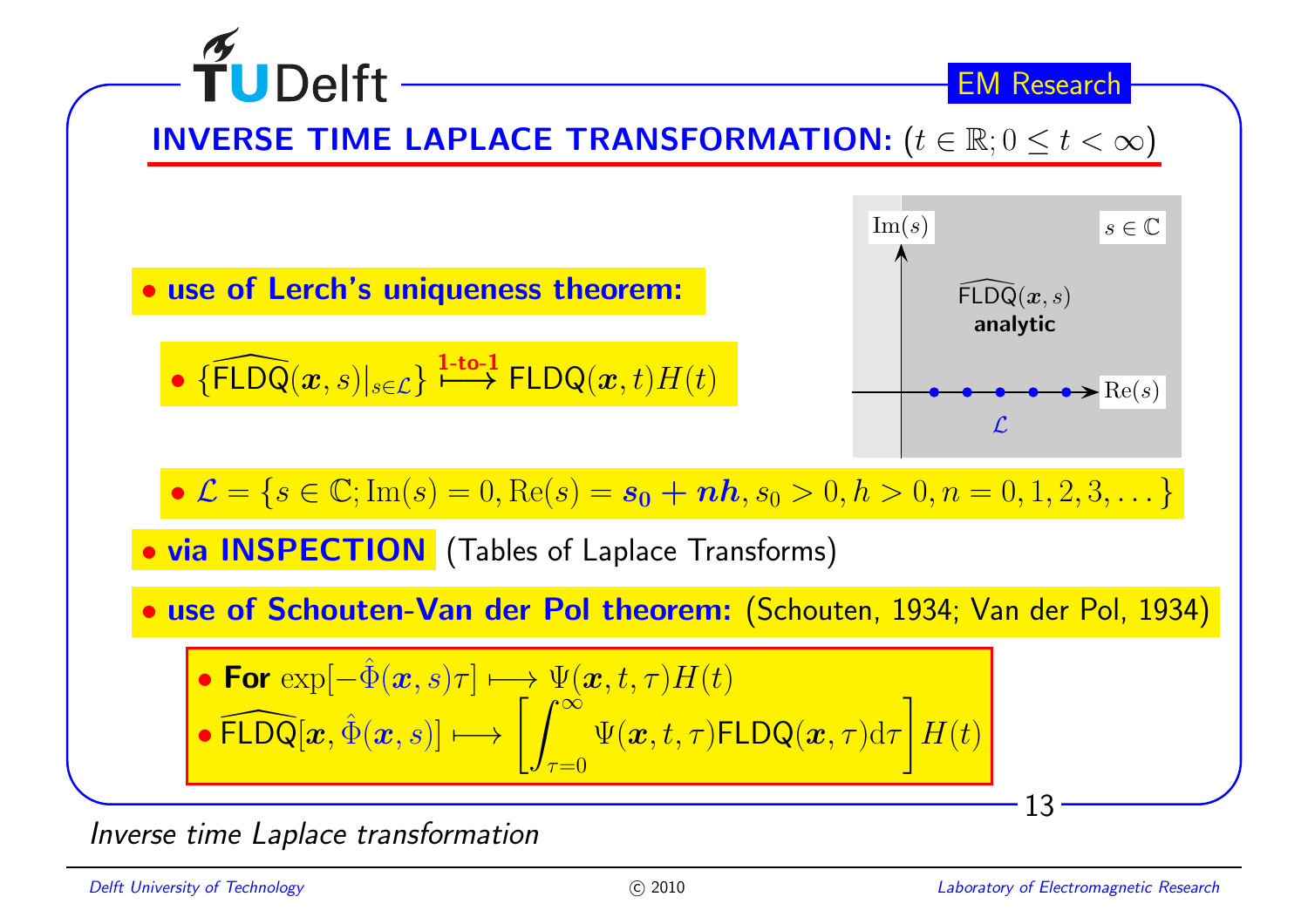![](_page_13_Picture_0.jpeg)

## WAVEFIELD COMPUTATION

- $\bullet$  Select (bounded) <mark>spatial domain of computation  $[\mathcal{D}]\subset\mathbb{R}^N$ </mark>
- Select (bounded) <mark>time window of computation</mark>  $[{\mathcal T}] \subset \mathbb{R}$
- ∙ Construct (unbounded) Perfectly Matched Embedding (PME)  $[{\mathcal D}]^\infty=\mathbb{R}^N\backslash [{\mathcal D}]$  via time-dependent orthogonal Cartesian <mark>coordinate stretching</mark> (De Hoop, Remis, Van den Berg, 2007)
- ∙Terminate PME with periodic boundary conditions

(De Hoop, Remis, Van den Berg, 2007)

- ∙ $\bullet$  Discretize  $[\mathcal{D}]$  into union of adjacent simplices
- ∙ $\bullet$  Discretize  $[\mathcal{T}]$  into union of successive intervals

∙ $\bullet$  Test with RENCHMARK PROBLEMS  $|\Longleftarrow$  (AMUSING !)

### Wavefield computation (1)

14

EM Research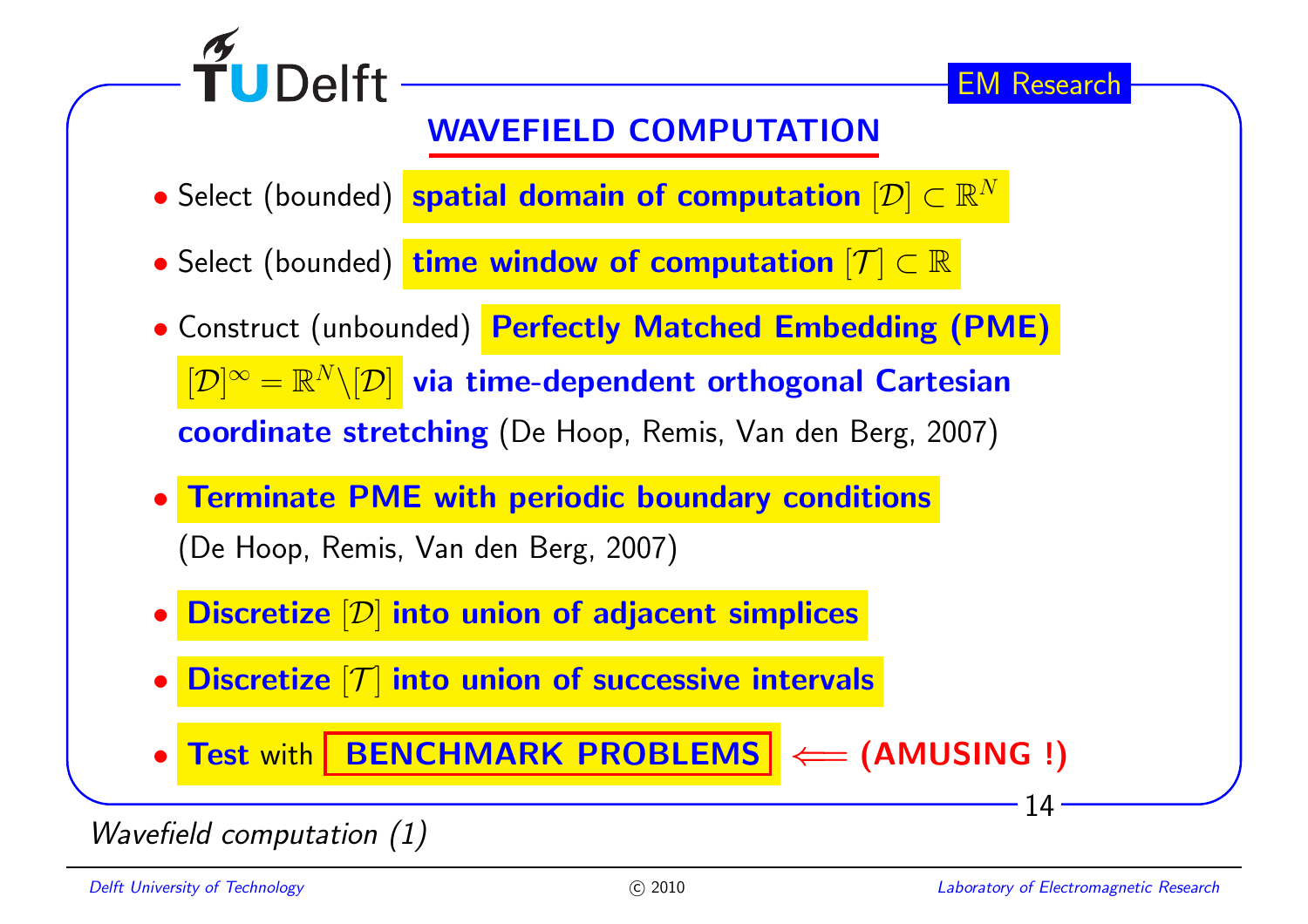![](_page_14_Picture_1.jpeg)

# WAVEFIELD COMPUTATION

- ∙ $\bullet$  Discretize  $\mathsf{FLDQ}(\bm{x},t)$  using:
	- ∙ piecewise linear interpolation on spatial grid
	- ∙ piecewise linear interpolation on temporal grid
	- ∙ nodal values of CONTINUOUS field components as (nodal, edge, face) expansion coefficients
- ∙ Substitute discretized field in space-time integrated field equations
- ∙Compute integrations via simplicial ('trapezoidal') rule
- ∙ $\bullet$  Discretize constitutive relations (piecewise constant in  $[\mathcal{D}]$  )
- ∙Solve system of equations in space-time expansion coefficients
- ∙Apply SUCCESSIVE GRID REFINEMENT (CONVERGES !)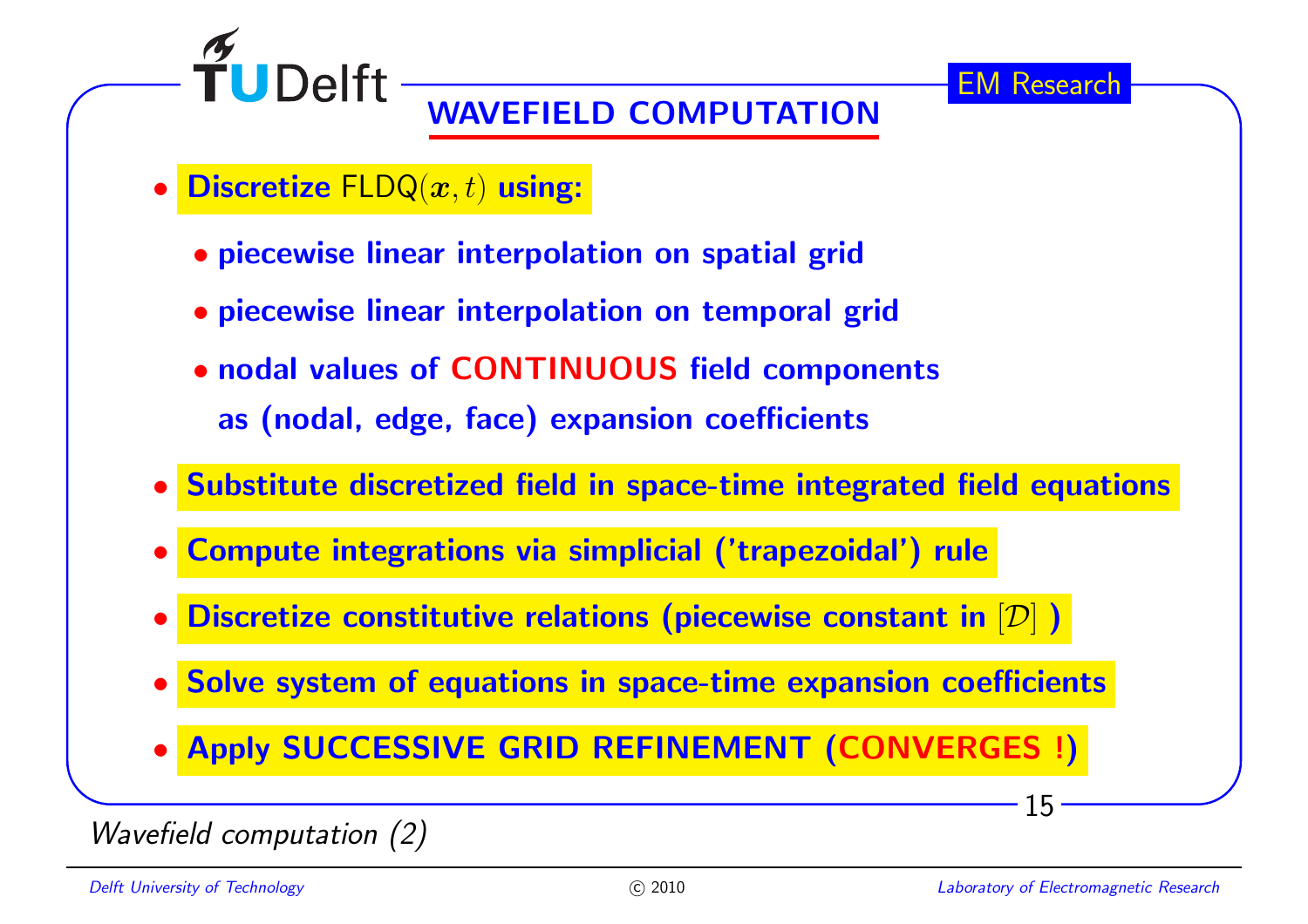![](_page_15_Figure_0.jpeg)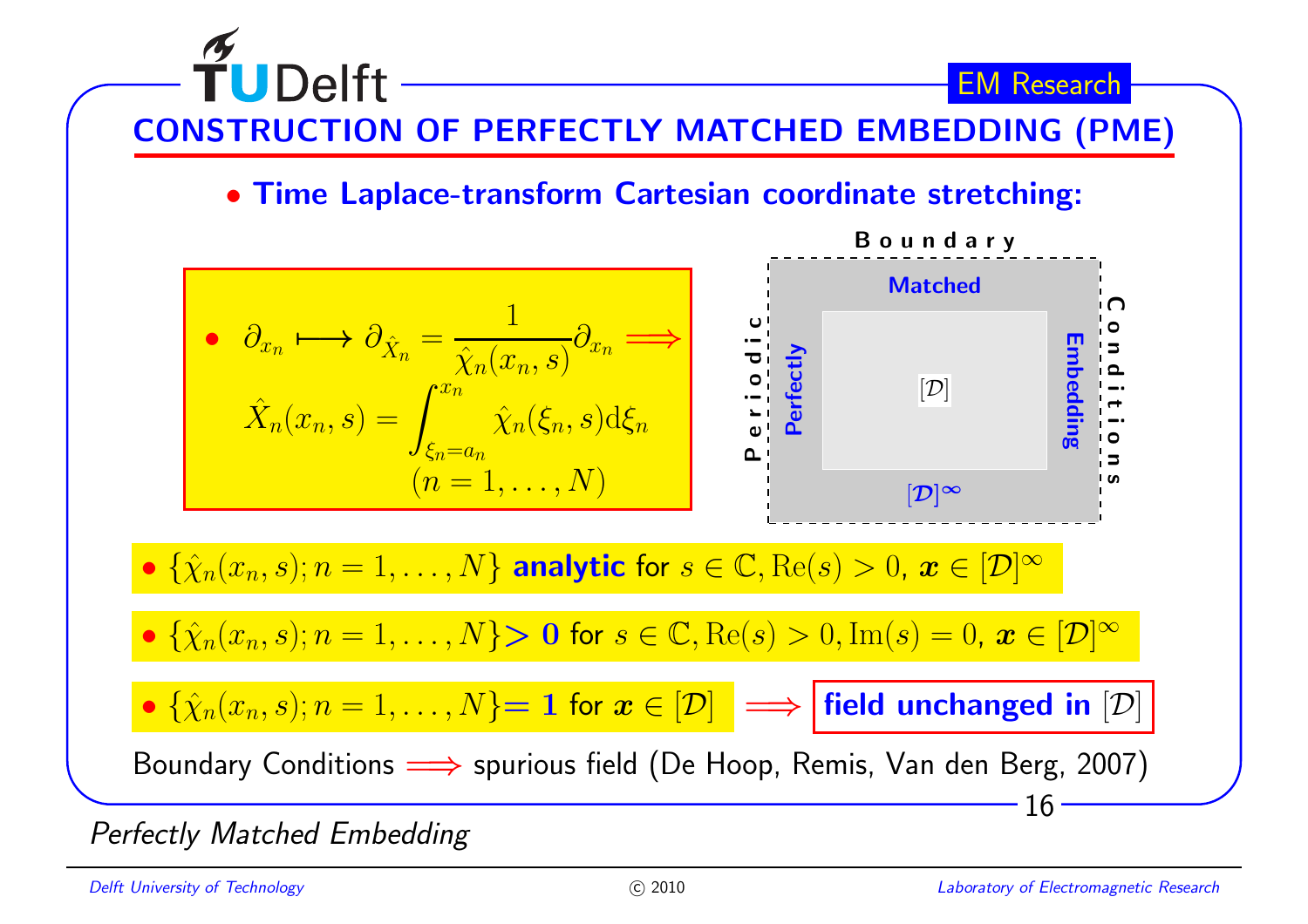![](_page_16_Figure_0.jpeg)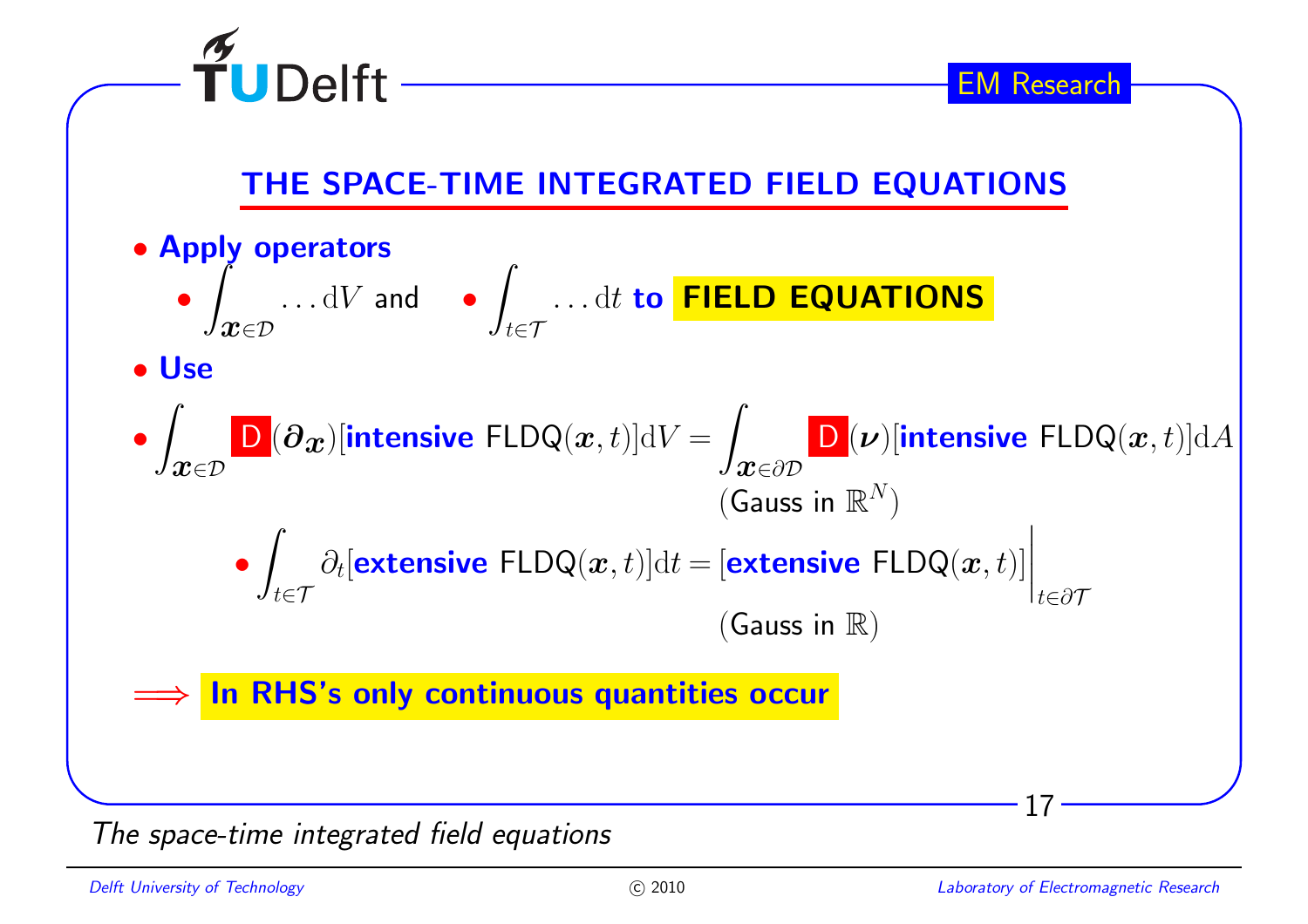![](_page_17_Figure_0.jpeg)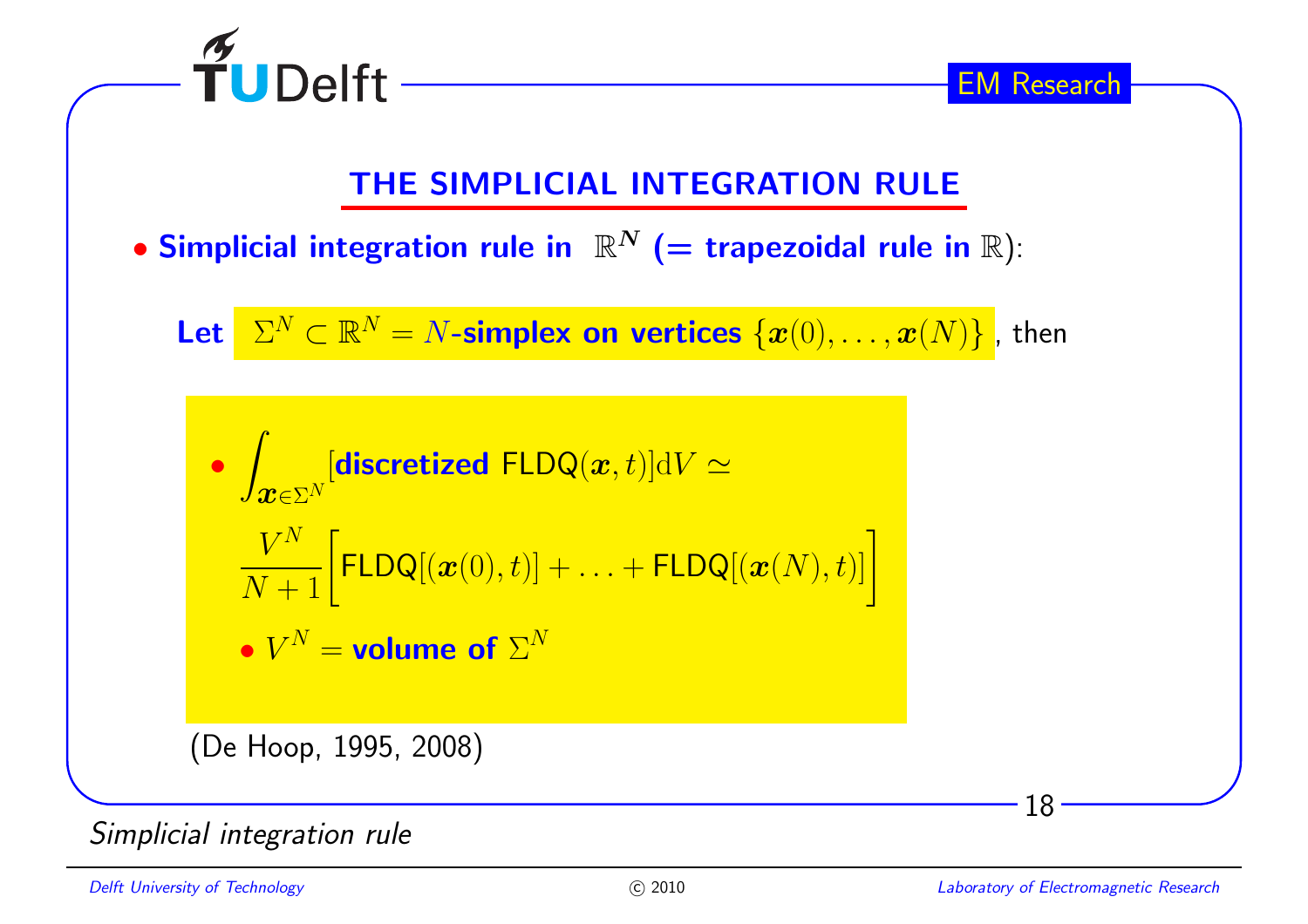![](_page_18_Figure_0.jpeg)

Unit tensors in wavefield <sup>p</sup>hysics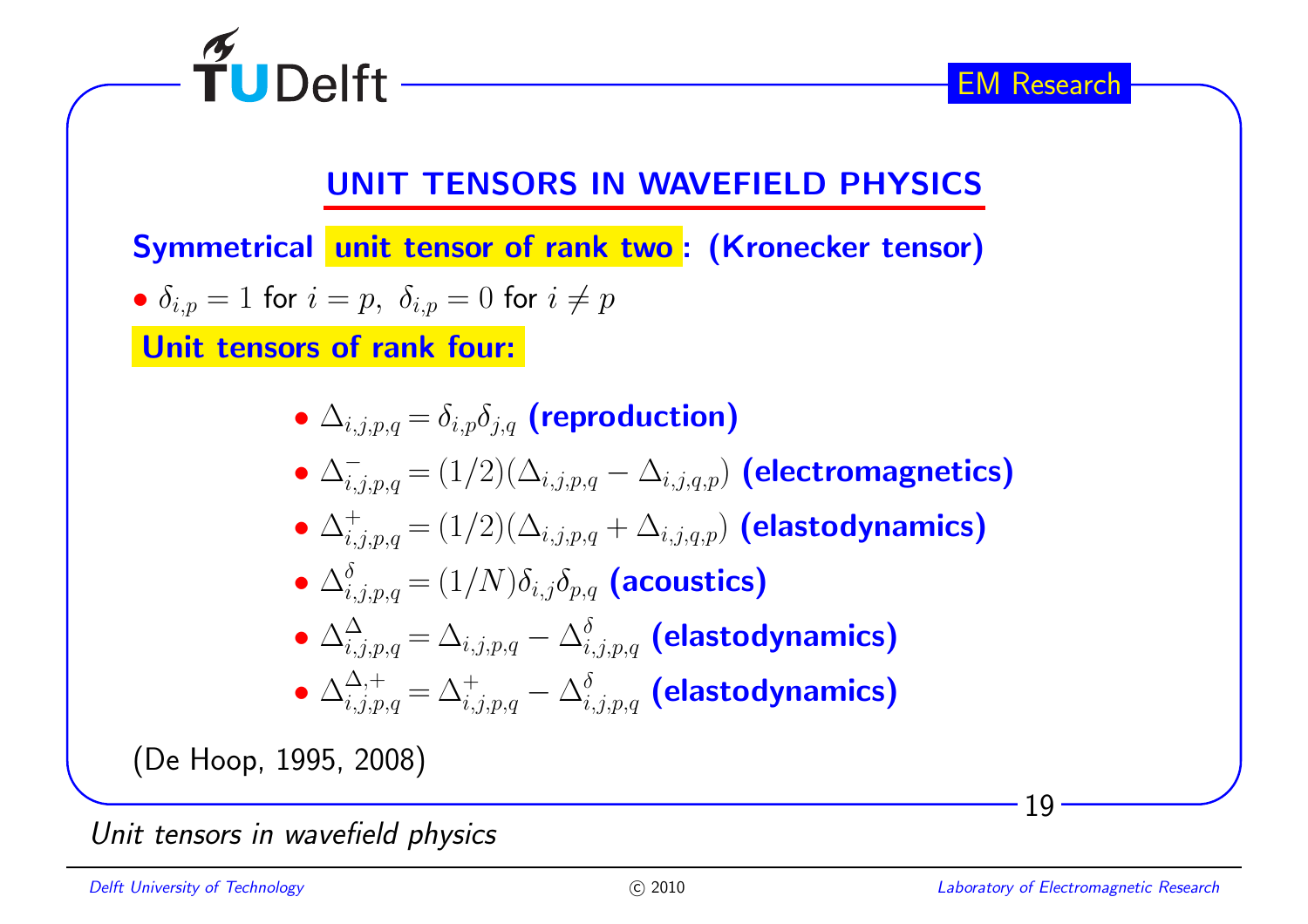![](_page_19_Figure_0.jpeg)

Test pulses in time for benchmarking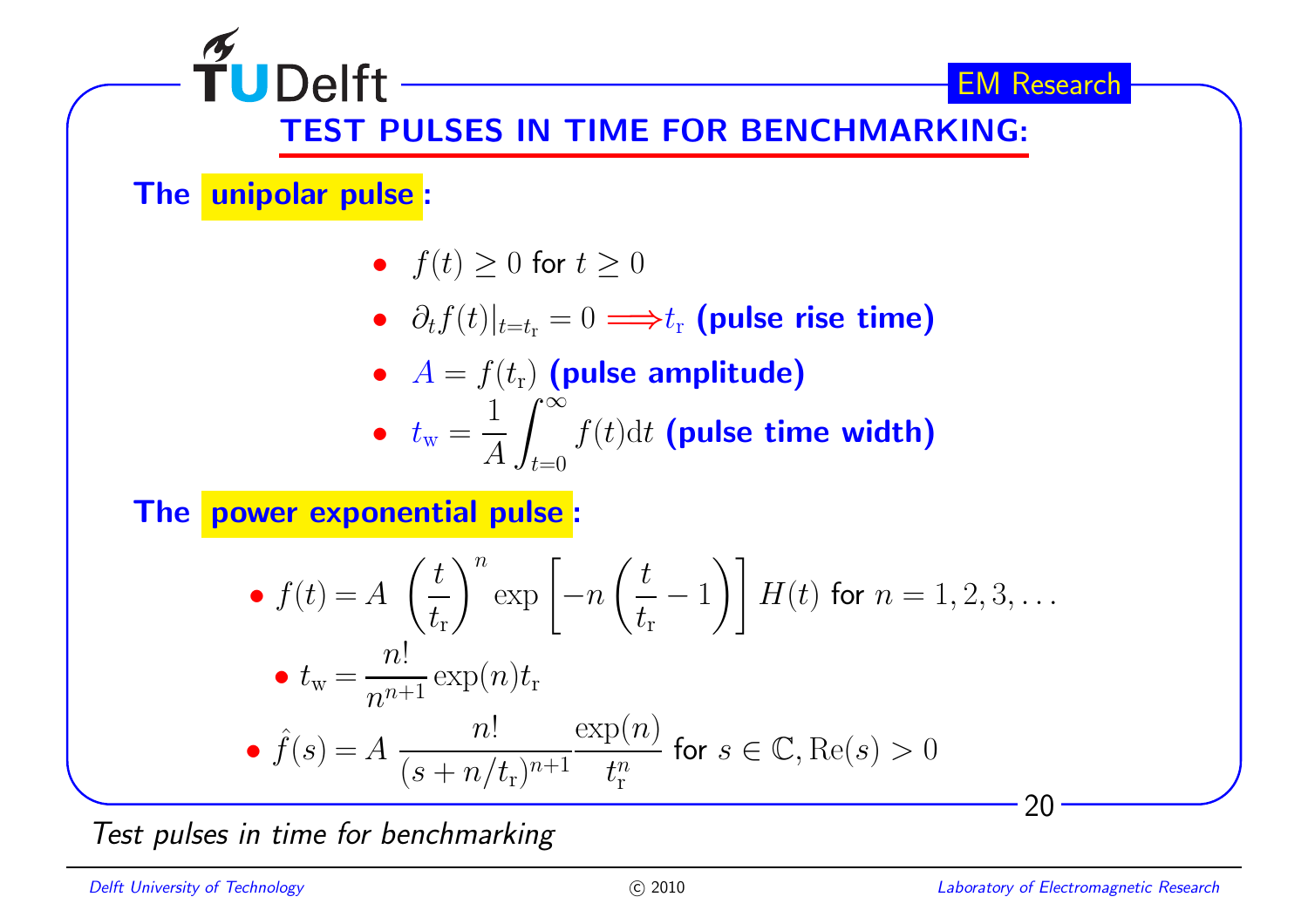![](_page_20_Picture_0.jpeg)

### POWER EXPONENTIAL PULSES:

![](_page_20_Figure_3.jpeg)

#### Power Exponential pulses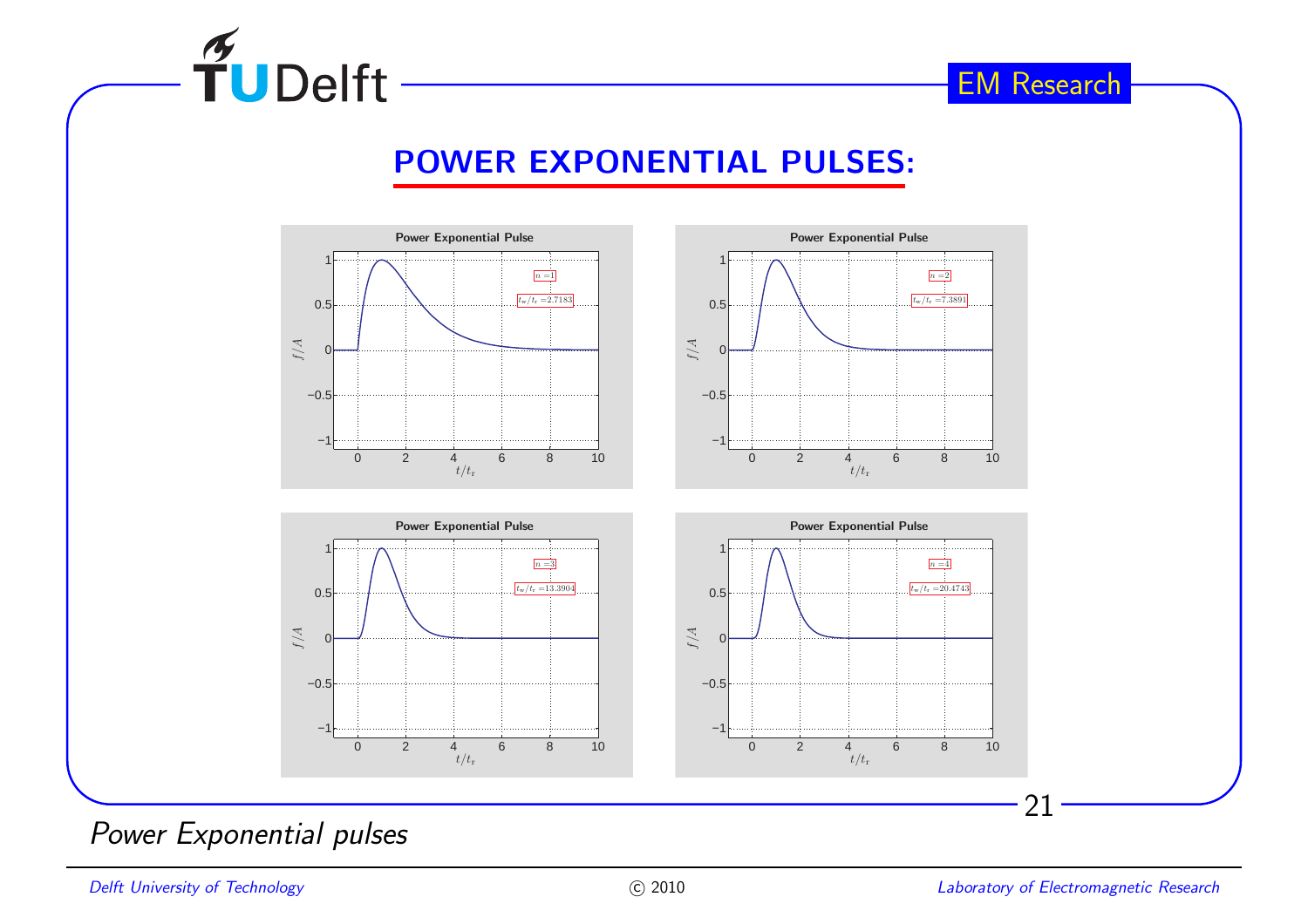![](_page_21_Picture_0.jpeg)

## 1D EM TD benchmark problem:

- Electric-/Magnetic-current source excitation = > One-sided field
- ∙ Propagation across slab with contrasting wave speed, no contrast in $\textsf{wave impedance} \Longrightarrow \textsf{Pulse} \text{ narrower in space, no reflection}$
- $\bullet$  Absorptive PML-padding with jump discontinuity at interface  $\Longrightarrow$ Absorption, no reflection
- Periodic boundary condition = > Uniformity in PML absorption
- ∙ Discretization data
	- $\bullet$   $\Delta z =$  (spatial pulse width)/ $10$   $\bullet$   $\Delta t =$  (pulse time width)/ $9$
	- $\bullet$   $N_{\text{cells}} = 681$   $\bullet$   $\Gamma_{\text{period}} = 6.17$

#### 1D EM TD benchmark problem

22

EM Research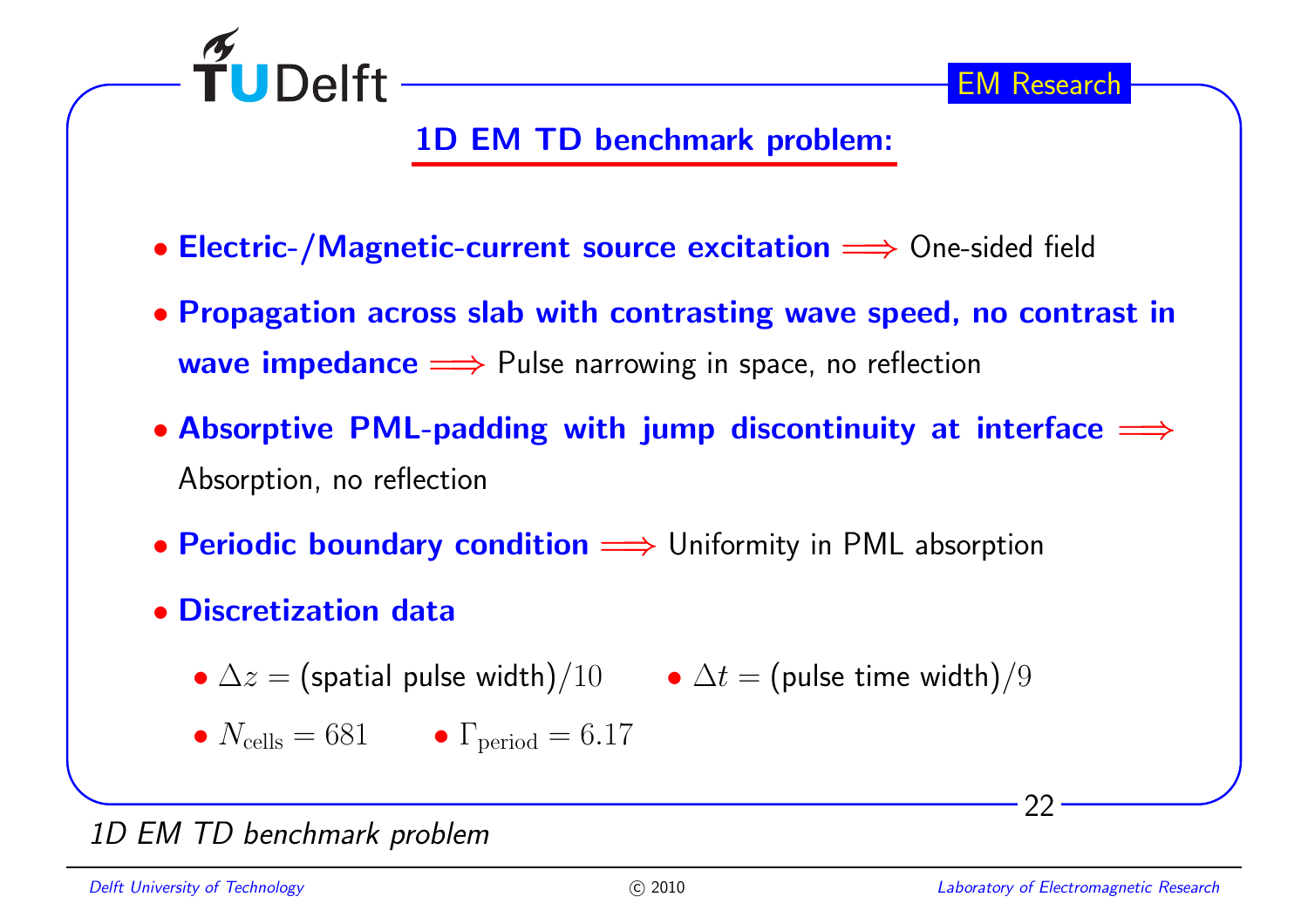![](_page_22_Picture_0.jpeg)

### 1D EM TD benchmark problem (Electric field):

![](_page_22_Figure_3.jpeg)

1D EM TD benchmark problem (Electric field)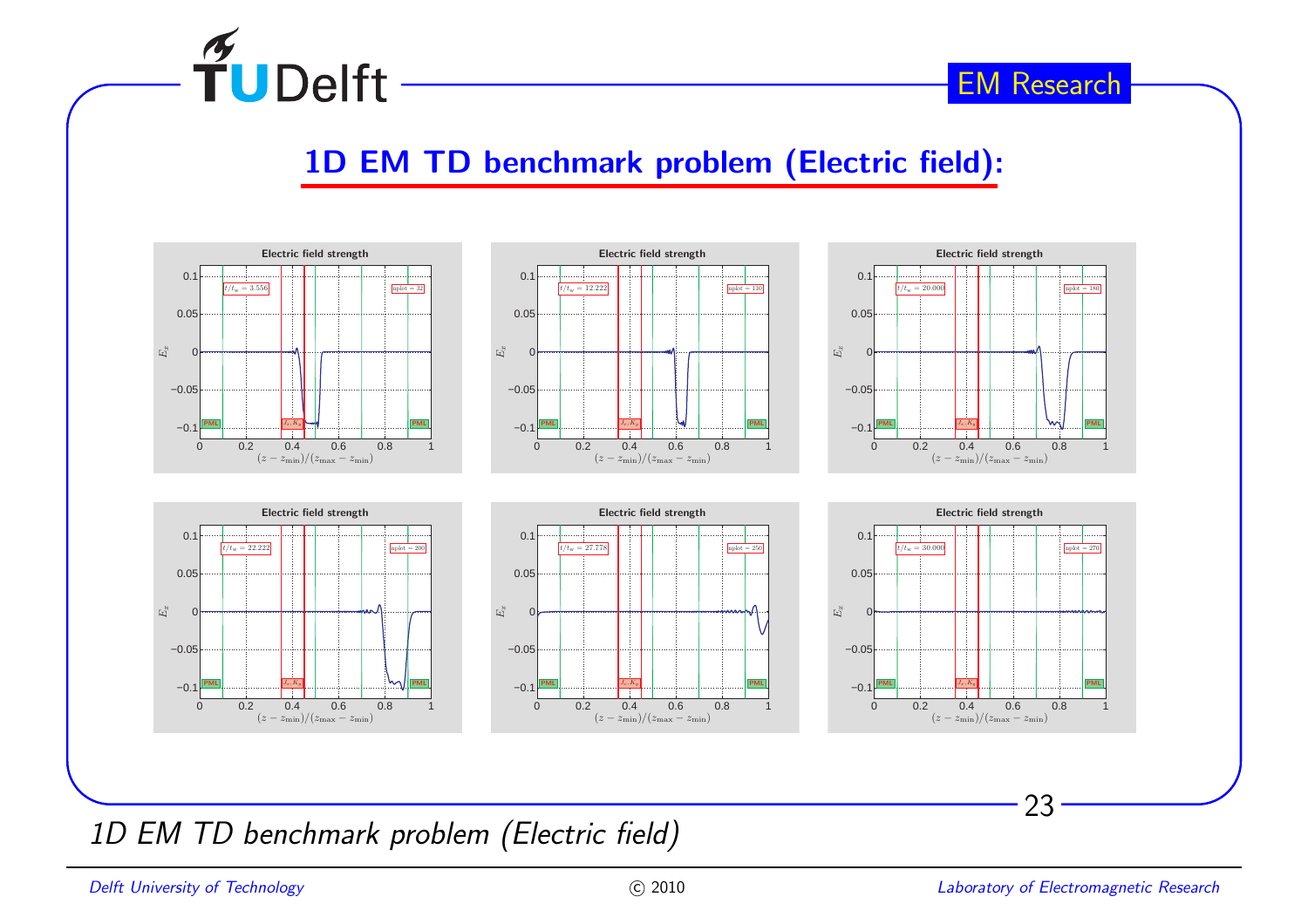![](_page_23_Picture_0.jpeg)

### 1D EM TD benchmark problem (Magnetic field):

![](_page_23_Figure_3.jpeg)

1D EM TD benchmark problem (Magnetic field)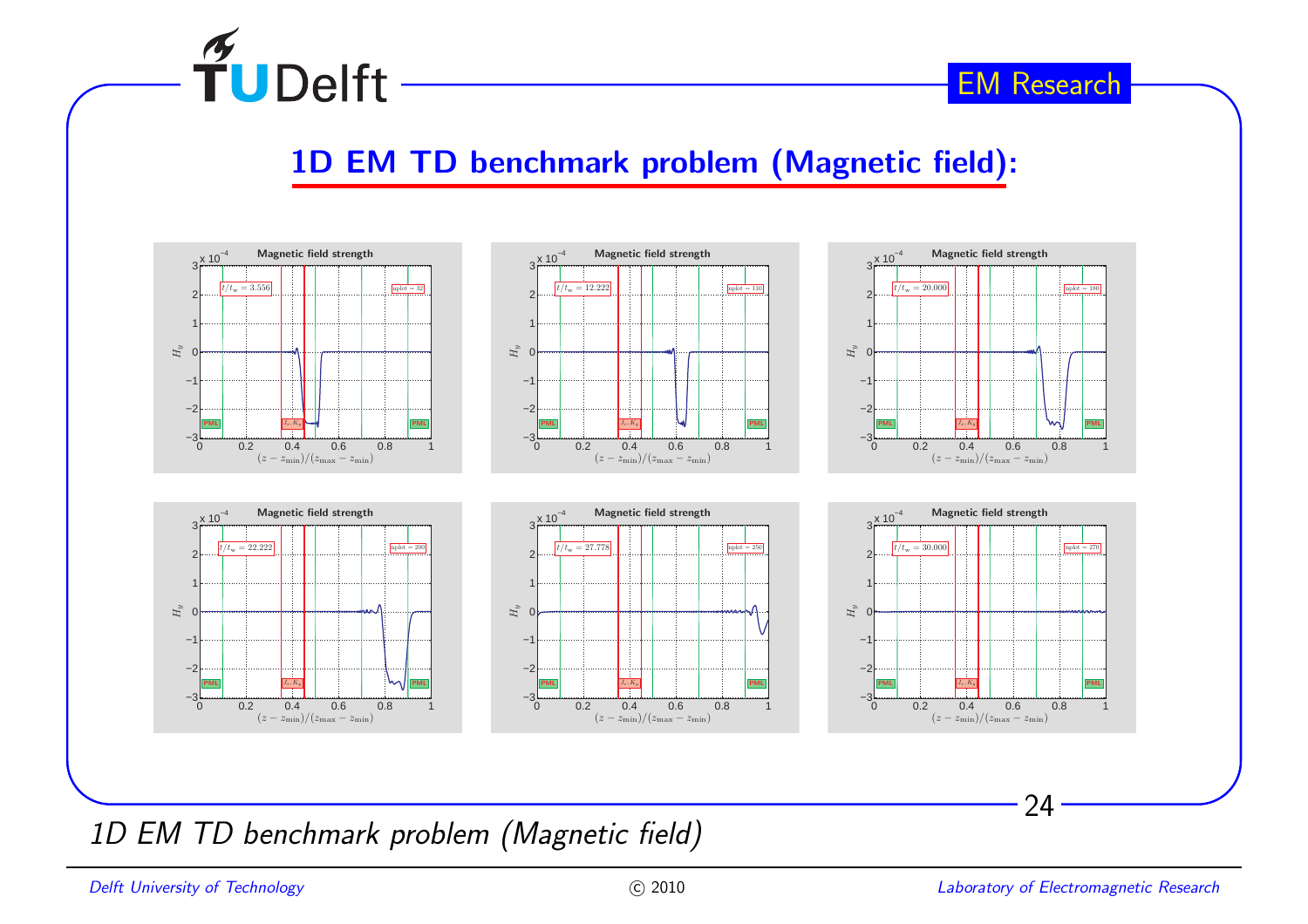![](_page_24_Picture_0.jpeg)

### 1D EM TD benchmark problem (Poynting vector):

![](_page_24_Figure_3.jpeg)

1D EM TD benchmark problem (Poynting vector)